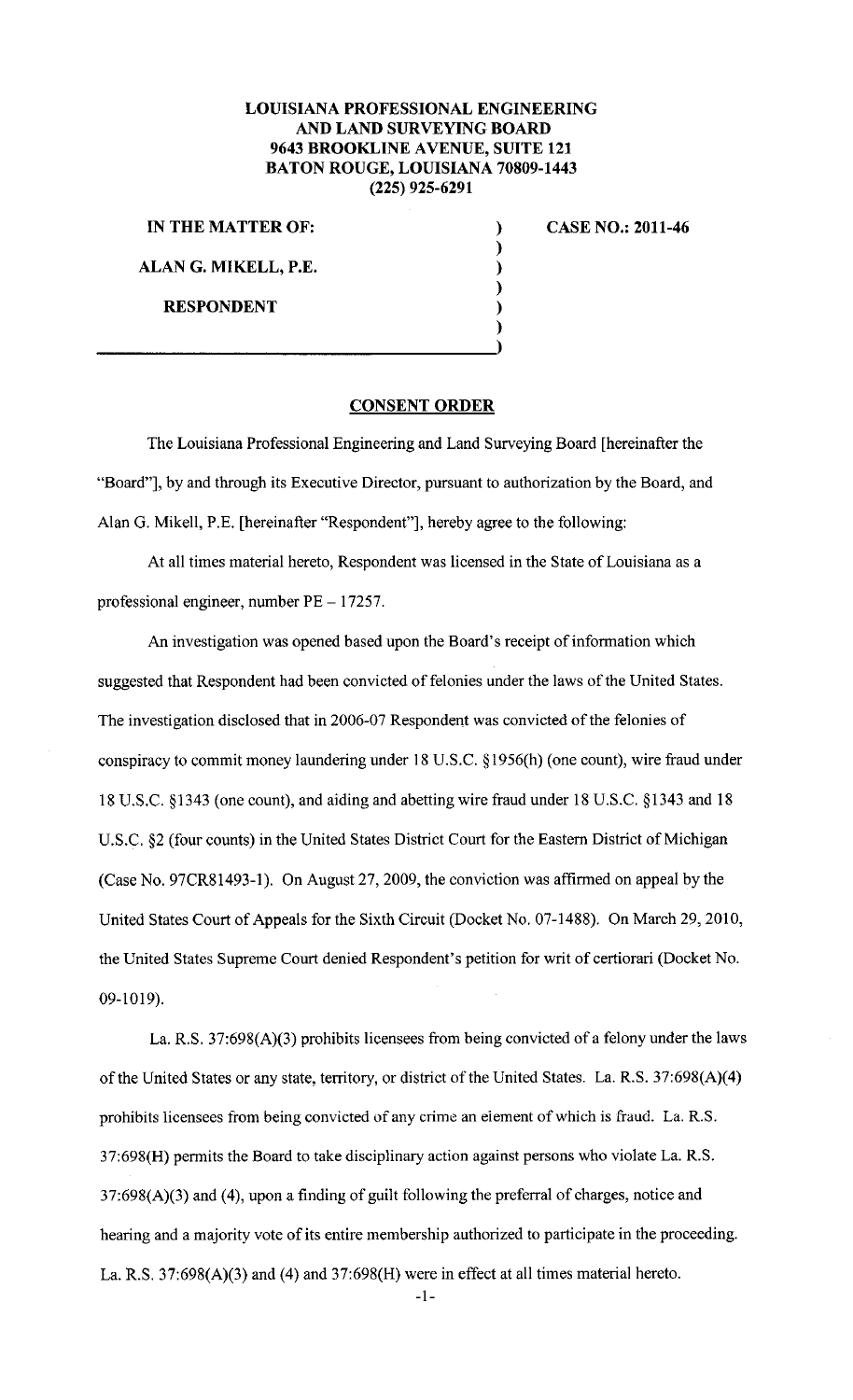It is undisputed that Respondent was convicted of felonies under the laws of the United States and that an element of one or more of such crimes is fraud.

By letter dated September I, 2011, the Board gave notice to Respondent that it was considering the preferral of charges against Respondent on the grounds that he may have violated (a) La. R.S. 37:698(A)(3), relative to being convicted of a felony under the laws of the United States or any state, territory, or district of the United States and (b) La. R.S. 37:698(A)(4), relative to being convicted of any crime an element of which is fraud.

Wishing to dispense with the need for further disciplinary action and to conclude the instant proceeding without further delay and expense, for the purpose of this proceeding only, Respondent and the Board do hereby enter into this Consent Order, in which Respondent of his own free will consents to the issuance of a Consent Order by the Board, wherein Respondent agrees to (a) the revocation of his Louisiana professional engineer license, (b) immediately and forever cease and desist the practicing of and/or offering to practice engineering in Louisiana, (c) return his Louisiana certificate of professional engineering licensure and professional engineering seal to the Board, (d) never again apply to the Board for licensure or certification in Louisiana, and (e) the publication of this Consent Order on the Board's website and a summary of this matter in the Board's official journal, the Louisiana Engineer and Surveyor Journal, and the reporting of this matter to the National Council of Examiners for Engineering and Surveying (NCEES), identifying Respondent by name.

Respondent admits to violations of the referenced laws and/or rules regarding being convicted of a felony under the laws of the United States or any state, territory, or district of the United States and being convicted of any crime an element of which is fraud. Respondent acknowledges awareness of said laws and/or rules and states that he will comply with all applicable laws and rules henceforth. Respondent has been advised of his right to be represented by counsel before the Board and/or to appear at any hearing personally or by counsel and present witnesses and evidence in his own behalf, and he hereby waives this right and his right to appeal; and he states affirmatively that he has been afforded all administrative remedies due him under the law.

-2-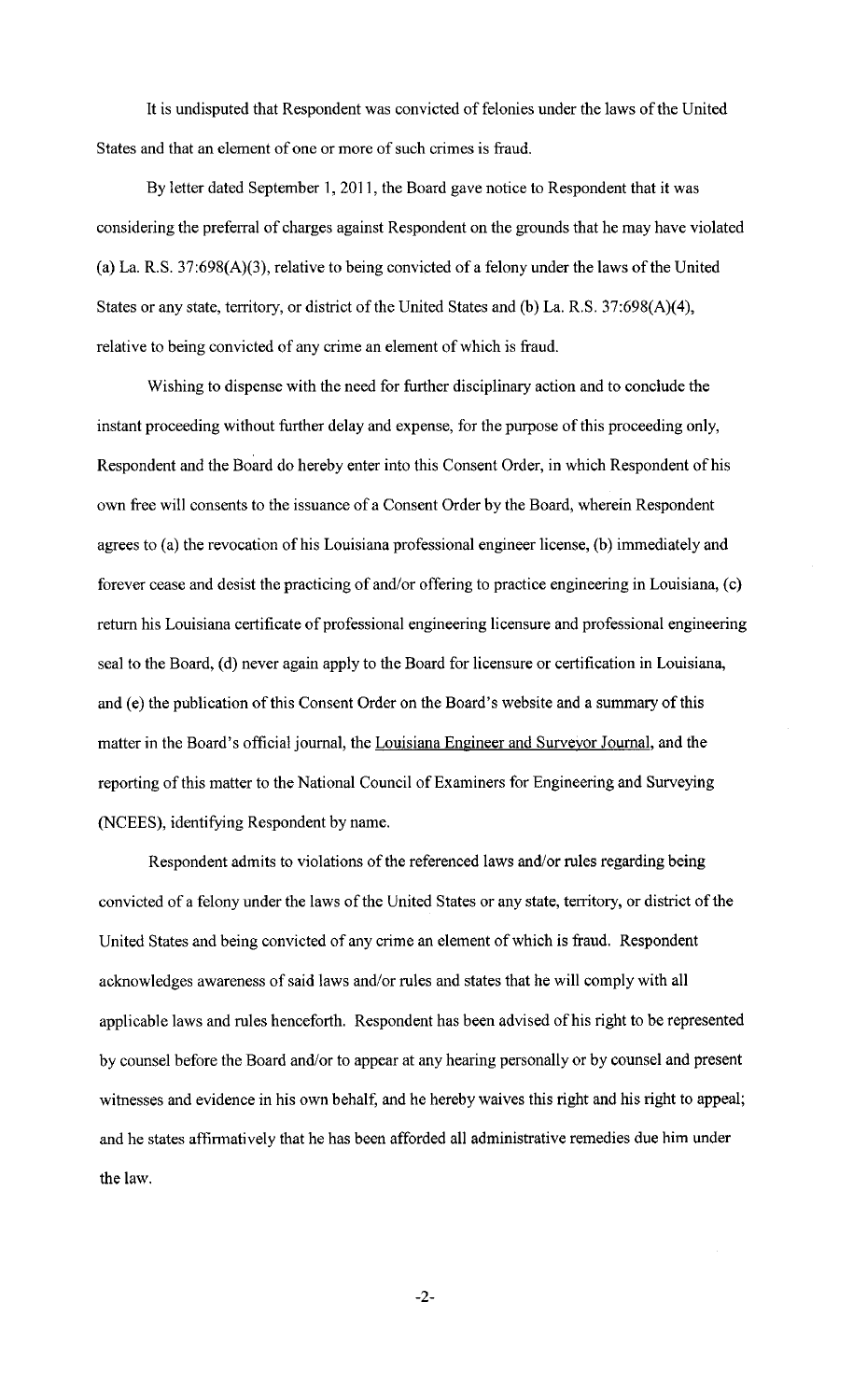Therefore, in consideration of the foregoing and by signing this Consent Order, Respondent does hereby waive his right to a hearing before the Board, to the presenting of evidence and witnesses in his behalf, to Findings of Fact and Conclusions of Law in this case, and to judicial review of this Consent Order.

Respondent hereby represents (a) that he fully understands the meaning and intent of this Consent Order, including but not limited to its final and binding effect, (b) that he has voluntarily entered into this Consent Order and that no other promise or agreement of any kind has been made to or with him by any person whatsoever to cause the execution of this instrument and (c) that the sanctions set forth in this Consent Order do not prevent the Board from taking further disciplinary or enforcement action against Respondent on matters not specifically addressed in this Consent Order.

WHEREFORE, the Louisiana Professional Engineering and Land Surveying Board and Respondent agree that:

1. Respondent's Louisiana professional engineer license, number PE-17257, is hereby revoked; and

2. Respondent shall immediately and forever cease and desist the practicing of and/or offering to practice engineering in Louisiana; and

3. Respondent shall return his Louisiana certificate of professional engineering licensure and professional engineering seal to the Board within ten (10) business days of the effective date of this Consent Order; and

4. Respondent shall never again apply to the Board for licensure or certification in Louisiana; and

5. This Consent Order shall be published on the Board's website and a summary of this matter shall be printed in the official journal of the Board, the Louisiana Engineer and Surveyor Journal, and reported to the National Council of Examiners for Engineering and Surveying (NCEES), identifying Respondent by name; and

6. This Consent Order shall not become effective unless and until it is accepted and signed by and on behalf of the Board. Should the Board not accept and sign this Consent Order, it is agreed that presentation of this matter to the Board shall not prejudice the Board or any of its

-3-